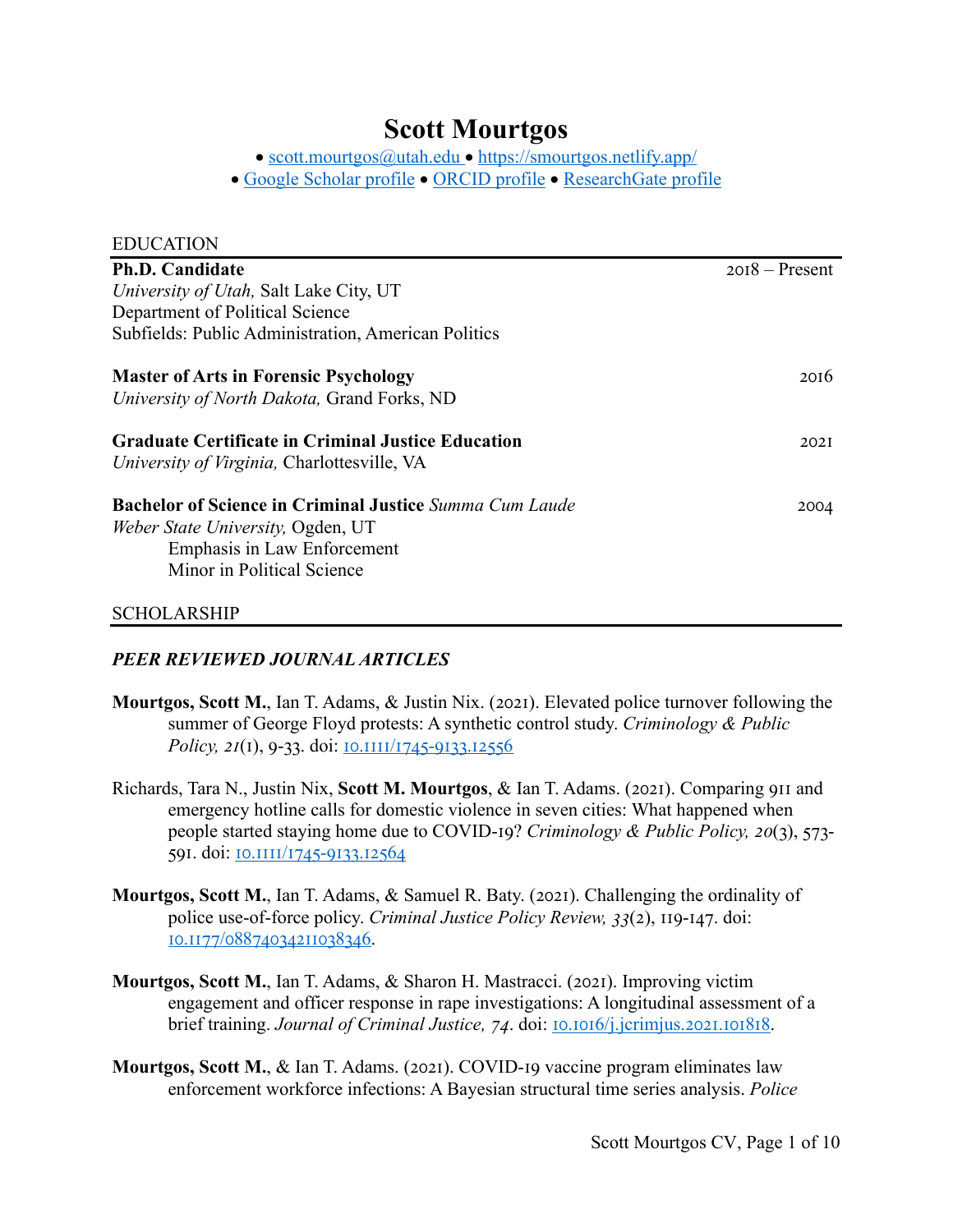*Practice & Research: An International Journal, 22(5), 1557-1565. doi:* LO.LO80/15614263.2021.1894937.

- **Mourtgos, Scott M., Ian T. Adams, Justin Nix, & Tara N. Richards. (2021). Mandatory sexual** assault kit testing policies and arrest trends: A natural experiment. *Justice Evaluation Journal, 4(1), 145-162. doi: 10.1080/24751979.2021.1881410.*
- Mastracci, Sharon H., & Scott M. Mourtgos. (2021). The ethics of emotional labor in public service: The case of children's services forensic interviewers. *Human Service Organizations: Management, Leadership & Government* (45)3, 260-272. doi: LO.LO80/23303131.2021.1883787.
- Adams, Ian T., **Scott M. Mourtgos**, & Sharon H. Mastracci. (2021). High-stakes administrative discretion: What drives body-worn camera activations? *Public Administration Review (81)*4, 691-703. doi: 10.1111/puar.13339
- **Mourtgos, Scott M., & Ian T. Adams. (2020). Public perception of police use-of-force: Legal** reasonableness and community standards. *Justice Quarterly, 37(5)*, 869-899. doi: IO.I080/07418825.2019.1679864.
- **Mourtgos, Scott M., Roger C. Mayer, Richard A. Wise, & Holly O'Rourke. (2020). The** overlooked perspective of police trust in the public: Measurement and effects on police job behaviors. *Criminal Justice Policy Review, 31(5)*, 639-672. doi: IO.II77/0887403419851850.
- **Mourtgos, Scott M., & Ian T. Adams. (2019). The rhetoric of de-policing: Evaluating open**ended survey responses from police officers with machine learning-based structural topic modeling. *Journal of Criminal Justice*, 64, 61-73. doi: 10.1016/j.jcrimjus.2019.101627.
- **Mourtgos, Scott M., & Ian T. Adams. (2019). The effect of prosecutorial actions on deterrence:** A county-level analysis. *Criminal Justice Policy Review, 31(4), 479-499.* doi: 10.1177/0887403419829201.
- **Mourtgos, Scott M., Richard A. Wise, & Thomas Petros. (2018). The consequences of restricting** police arrest authority: Less deterrence and more crime. *Policing: An International Journal*, *41*(2), 233-246. doi: <u>10.1108/pijpsm-11-2016-0165</u>.

#### *BOOK CHAPTERS*

**Mourtgos, Scott M., Ian T. Adams, & Sharon H. Mastracci. (2021). Improving victim retention** and officer response in rape investigations. In E. Arble & B. Arnetz (Eds.), *Interventions, training, and technologies for improved police well-being and performance*. IGI Global. doi: 10.4018/978-1-7998-6820-0.choo4

## *PROFESSIONAL PUBLICATIONS*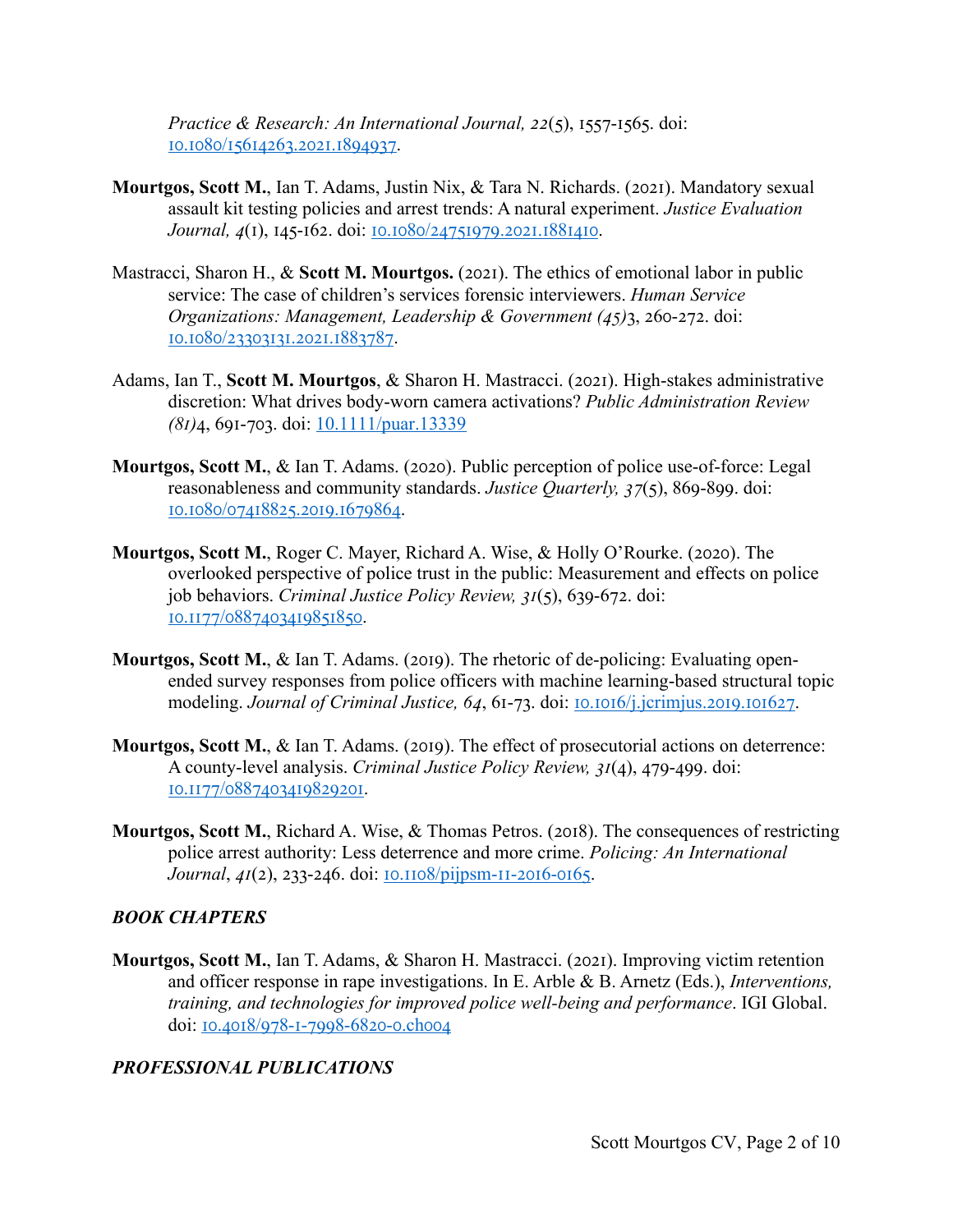- **Scott M. Mourtgos, Ian T. Adams, & Samuel R. Baty. 2021. "Police use-of-force policies should** be replaced by those based more closely on legal principles." *Research Brief*. London School of Economics – United States Politics and Policy Blog.
- Justin Nix, Ian T. Adams, & Scott M. Mourtgos. 2021. "Arresting the Recruitment Crisis: When Police Departments Struggle to Attract and Retain Officers, Public Safety Suffers." *Magazine Article*. City Journal.
- Scott M. Mourtgos. 2021. "SLCPD Resignations," *Legislative Brief*. Utah State Legislature.
- **Scott M. Mourtgos.** 2021. "Effect of COVID-19 Vaccines at SLCPD." *Research Brief for Multiple Government Agencies*. Utah Department of Public Safety; Salt Lake County Health Department; Salt Lake City Police Department.
- **Scott M. Mourtgos.** 2020. "Officer Retention in 2020." *Research Brief for Agency Presentation*. Salt Lake City Police Department.
- Scott M. Mourtgos, Ian T. Adams, Justin Nix, & Tara N. Richards. 2020. "Code-R Kit Mandatory Testing Experiment." *Research Brief for Agency Presentation*. Salt Lake City Police Department.
- **Scott M. Mourtgos, & Ian T. Adams. 2020. "First Responder Sexual Assault Training: An** Evaluation." *Research Brief for Agency Presentation*. Salt Lake City Police Department.
- **Scott M. Mourtgos.** 2017. Identifying students exposed to violence or trauma. In *A training manual for school administrators and school resource officers*. Salt Lake City, UT.

#### GRANT ACTIVITY

Josh McCain, **Scott M. Mourtgos** (co-PI), & Ian Adams. (2022). "Policing Policy, Reforms, and Human Capital." University of Utah, Research Incentive Seed Grant. \$26,796. *Funded*.

## HONORS AND AWARDS

| Academy of Criminal Justice Sciences (ACJS) Doctoral Summit Scholarship                          | 2022 |
|--------------------------------------------------------------------------------------------------|------|
| University of Utah Political Science Department Best Graduate Student Paper Award                | 2022 |
| FBI National Academy - Session 280                                                               | 202I |
| Earl and Elies Skidmore Endowed Graduate Fellowship                                              | 202I |
| National Institute of Justice (NIJ) LEADS Scholars Fellowship                                    | 2020 |
| Police Star Commendation – Salt Lake City Police Department                                      | 2017 |
| Appointed to the President's Task Force on 21 <sup>st</sup> Century Policing Rank and File Forum | 20I6 |
| Law Enforcement Professional of the Year – Salt Lake County Children's Justice Center            | 2012 |
| Chief's Unit of the Year Award – Salt Lake City Police Department                                | 2010 |
| Meritorious Unit Citation – Salt Lake City Police Department                                     | 2007 |
| Blue Shirt Award - Salt Lake City Police Department Police Academy                               | 2006 |
| Director's List – Utah Peace Officer Standards and Training Academy                              | 2005 |
| Office of the Police Corps, Office of Justice Programs Scholarship                               | 2002 |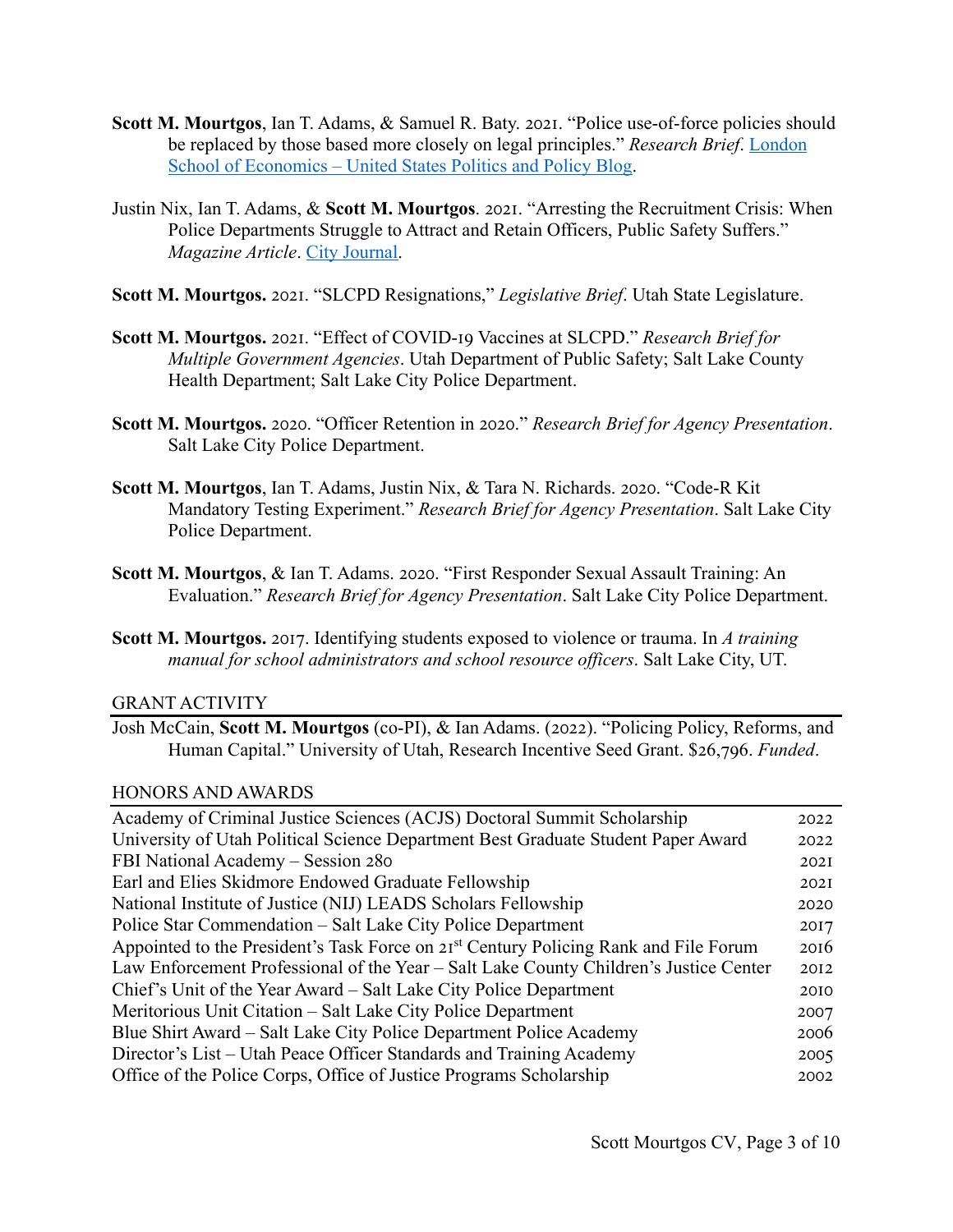## *CONFERENCE PRESENTATIONS*

- **Mourtgos, Scott M.** (2022). The social construction of news and effects on public opinion regarding police use-of-force, presented at the 2022 Academy of Criminal Justice Sciences Annual Meeting, Las Vegas, Nevada.
- Adams, I. T., J. McCrain, Scott M. Mourtgos, K. J. Schiff, & D. Schiff. (2022). Arrested (policy). development: Explaining change in police executives support for civilian review boards, presented at the 2022 Midwestern Political Science Association Annual Meeting, Chicago, Illinois.
- Schiff, K. J., D. Schiff, Scott M. Mourtgos, J. McCrain, & I. T. Adams. (2022). Citizen perceptions of artificial intelligence use in policing, presented at the 2022 Midwestern Political Science Association Annual Meeting, Chicago, Illinois.
- **Mourtgos, Scott M., Ian T. Adams, Tara Richards, & Justin Nix. (2021). 911 and domestic** violence service emergency hotline calls before and during COVID-19, presented at the 2021 American Society of Criminology Annual Meeting, Chicago, Illinois.
- Richards, Tara, Justin Nix, Scott M. Mourtgos, & Ian T. Adams. (2021). Domestic violence emergency hotline calls before and during COVID-19: How might these data inform victim service agencies and coordinated community response? Presented at the 2021 American Society of Criminology Annual Meeting, Chicago, Illinois.
- Adams, Ian T., **Scott M. Mourtgos**, & Justin Nix. (2021). Elevated police turnover following the summer of George Floyd protests: A synthetic control study, presented at the 2021 American Society of Criminology Annual Meeting, Chicago, Illinois.
- **Mourtgos, Scott M.** (2020). National Institute of Justice LEADS program: First responder sexual assault training, presented at the 2020 International Association of Chiefs of Police Annual Meeting, New Orleans, Louisiana (*conference conducted online due to COVID-19 pandemic*).
- **Mourtgos, Scott M., & Ian T. Adams. (2020). Assessing public perceptions of police use-of**force: Legal reasonableness and community standards, presented at the 2020 Academy of Criminal Justice Sciences Annual Meeting, San Antonio, Texas (*conference canceled due*  to COVID-19 pandemic).
- Mayer, R. C., **Scott M. Mourtgos**, Richard A. Wise, & Holly O'Rourke. (2020). Police-public trust: Time to look at the whole picture, presented at the 2020 Behavioral Science  $\&$ Policy Association Annual Conference, Washington DC (*conference conducted online due to COVID-19 pandemic*).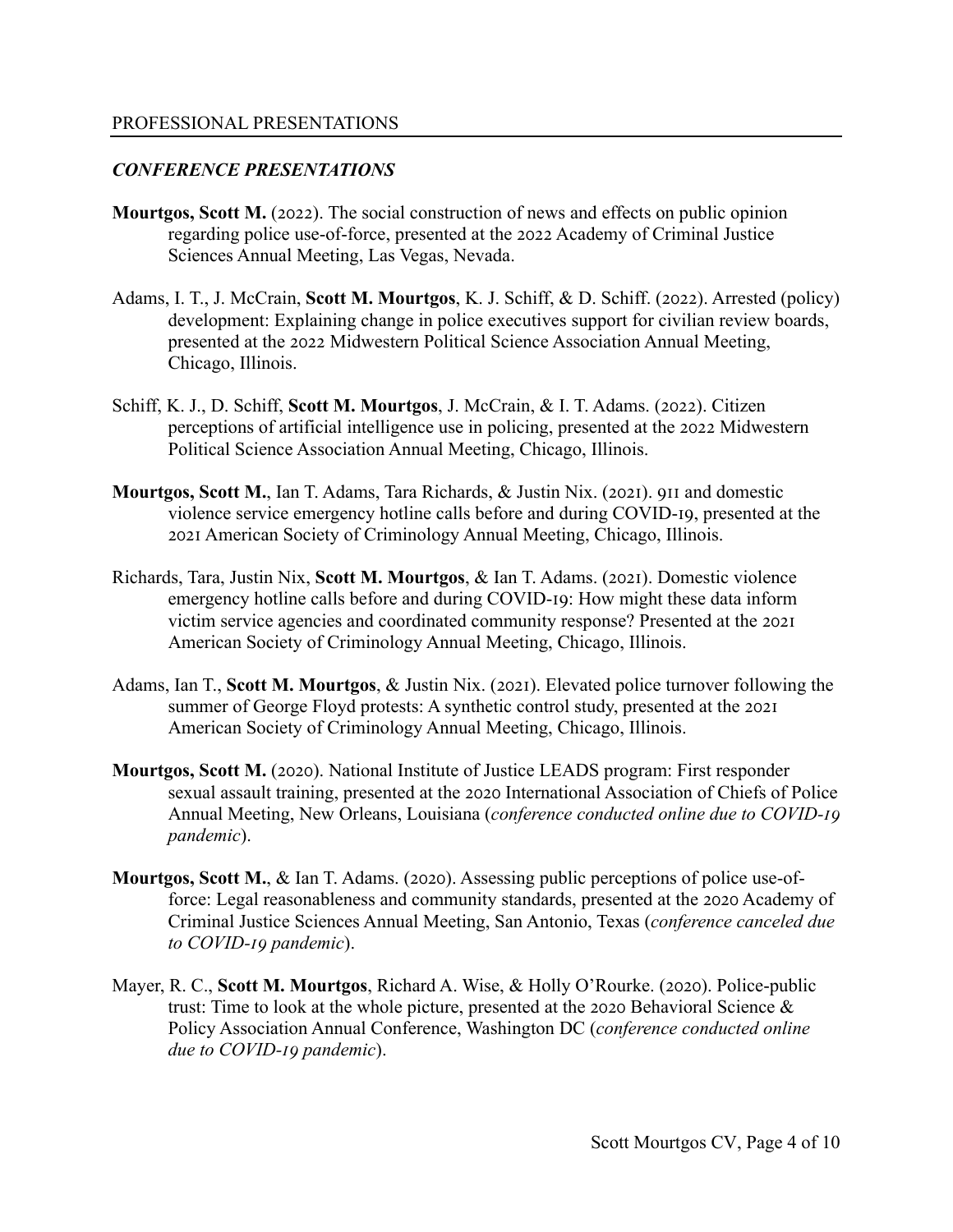- Adams, Ian T., Sharon Mastracci, & Scott M. Mourtgos. (2020). Body-worn camera activations: Demographic, attitudinal, and job function predictors, presented at the 2020 Academy of Criminal Justice Sciences Annual Meeting, San Antonio, Texas (*conference canceled due*  to COVID-19 pandemic).
- **Mourtgos, S. M., & Ian T. Adams. (2019). The (non)linearity of use-of-force continuums:** Effects on officer injuries, presented at the 2019 Annual Meeting of the Western Association of Criminal Justice, Coeur d'Alene, Idaho.
- **Mourtgos, S. M., Roger C. Mayer, & Richard A. Wise. (2017). Police-community trust: The** overlooked perspective of police trust in the public and its effects on policing, presented at the  $77<sup>th</sup>$  Annual Meeting of the Academy of Management, Atlanta, Georgia.

## *INVITED PRESENTATIONS*

- Panelist. (September 2021). "Police Use-of-Force Reform: Problems, Policies, and Practices." Invited panelist at the Hinckley Institute of Politics, University of Utah.
- Guest Lecturer. (September 2021). "Sexual Assault Investigation and Policy." Invited lecturer event, POLS 3220: Introduction to Criminal Jurisprudence, University of Utah.
- Guest Speaker. (March 2021). "Utah's Use of Parole: Effects on Violent Crime." Invited research presentation, Political Research Colloquium, University of Utah.
- Guest Speaker. (October 2020). "A Random Forest Approach to Predicting US Public Opinion on Punitiveness in the Criminal Courts System." Invited research presentation, Political Research Colloquium, University of Utah, with Ian T. Adams.
- Panelist. (October 2020). "Publishing as a Graduate Student." Invited panelist in *The Hidden Curriculum* workshop, University of Utah.
- Guest Lecturer. (October 2020). "Investigating Homicides and Officer Involved Critical Incidents: A Practitioner's Perspective." Invited lecturer event, POLS 3220: Introduction to Criminal Jurisprudence, University of Utah.
- Guest Speaker. (March 2020). "Assessing Public Perceptions of Police Use-of-Force: Legal Reasonableness and Community Standards." Invited research presentation, Political Research Colloquium, University of Utah, with Ian T. Adams.
- Guest Lecturer. (November 2019). "Policy, Policing, & Prisons." Invited lecturer event, POLS 3320: Introduction to Public Policy and Analysis, University of Utah. November 14, 2019, with Ian T. Adams.
- Guest Speaker. (July 2017). "Title IX Sexual Assault Investigations." Invited presentation, Westminster College, Salt Lake City, UT.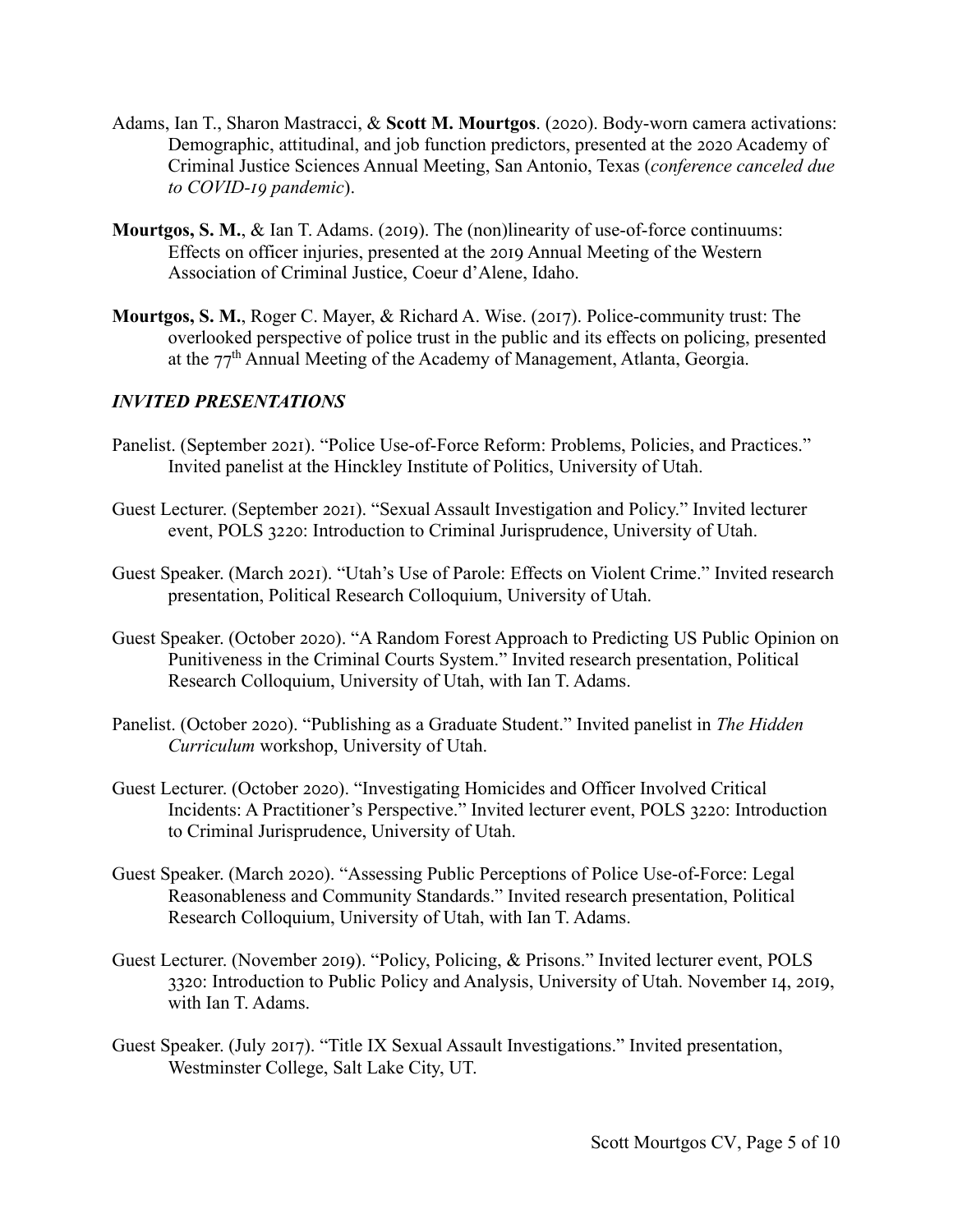- Guest Speaker. (May 2016). "Child Interviews for First Responders." Invited presentation, Utah Children's Justice Symposium/Utah Prosecution Council Domestic Violence Conference, Snowbird, UT.
- Guest Speaker. (March 2016). "Analysis of the Impact of Jail Restrictions on Offender Behavior in Salt Lake City." Invited research presentation, Salt Lake City Police Department Week 35 CompStat Assembly, Salt Lake City, UT.

#### ACADEMIC POSITIONS

| Research Assistant, Dr. Matthew Burbank   | $202I - 2022$ |
|-------------------------------------------|---------------|
| Research Assistant, Dr. Matthew Burbank   | $2020 - 202I$ |
| Teaching Assistant, Dr. Stephen Nelson    | 2020          |
| Teaching Assistant, Dr. James M. Curry    | 2019          |
| Research Assistant, Dr. Sharon Mastracci  | $2018 - 2019$ |
| Teaching Assistant, Dr. Morgan Lyon Cotti | $2018 - 2019$ |
|                                           |               |

#### SERVICE

#### *EDITORIAL BOARDS*

2021 – Present: *Journal of Criminal Justice* 

#### *MANUSCRIPT REVIEWS (ad-hoc)*

*Criminology & Public Policy Policy Studies Journal Justice Quarterly Journal of Criminal Justice European Journal of Criminology Policing & Society Police Practice & Research An International Journal PLOS One Administrative Theory & Praxis American Psychology-Law Society Annual Conference, 2017 Gender Issues*

#### *GRANT REVIEWS (ad-hoc)*

- Grant Peer Reviewer. (2021). *Body-Worn Camera Policy and Implementation Program to Support Law Enforcement Agencies*. On behalf of the Bureau of Justice Assistance. Grant reference BJA-2021-131001.
- Grant Lead Technical Reviewer, (2020). *Research and Evaluation in Safety, Health, and Wellness in the Criminal Justice System*. On behalf of the National Institute of Justice. Grant reference NIJ-2020-17296.

Grant Peer Reviewer, (2020). *Preventing School Violence: BJA's STOP School Violence Program*. On behalf of the Bureau of Justice Assistance. Grant reference BJA-2020-17312.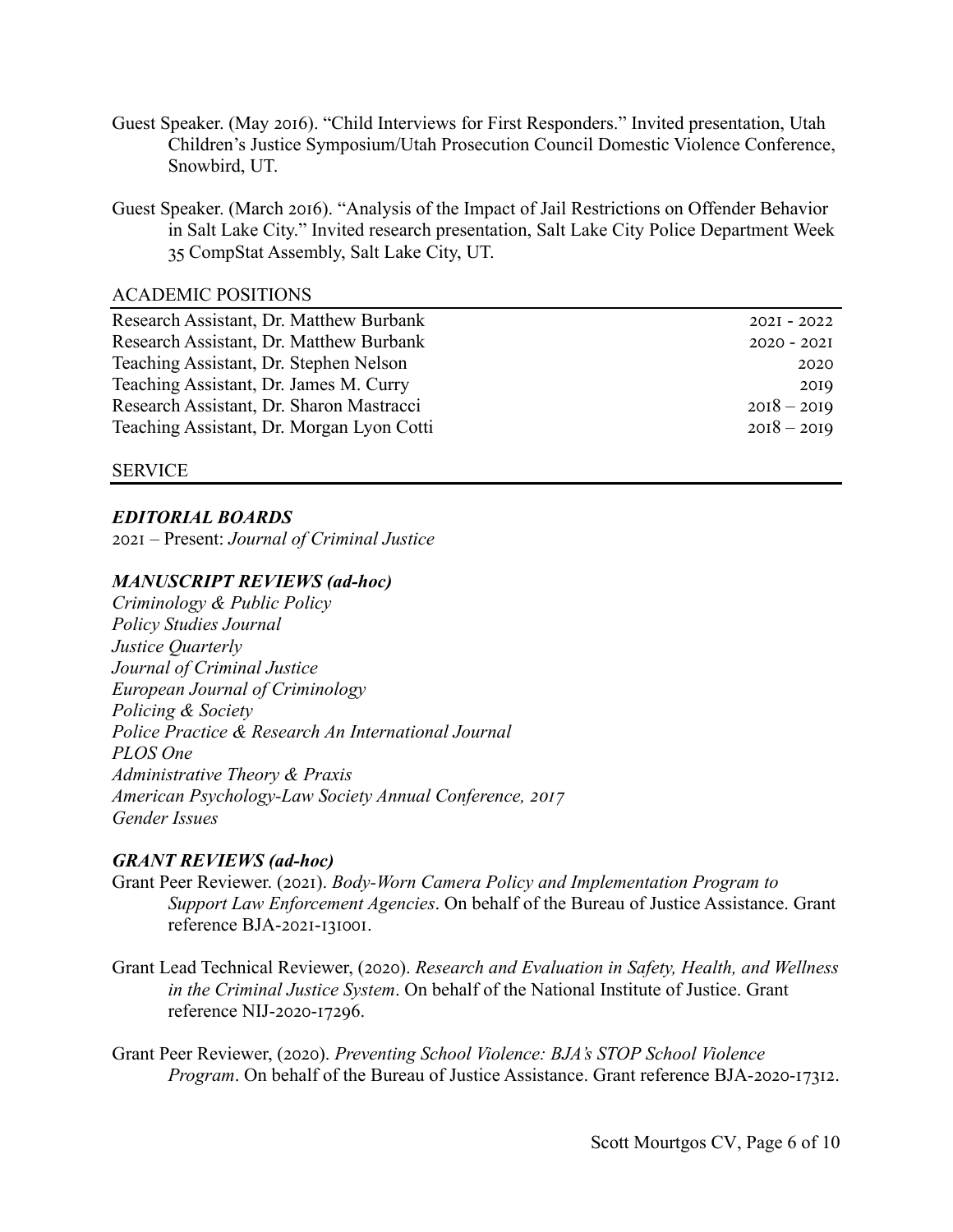## *OTHER PROFESSIONAL SERVICE*

Daniels Fund Ethics Initiative Law Enforcement Program Representative 2021-Present Bureau of Justice Statistics, LEMAS Supplement Expert Panel: Developing 2021 a National Snapshot of Law Enforcement In-Service Training

#### *COMMUNITY SERVICE*

Court Appointed Special Advocate (CASA) for Utah's Office of Guardian ad Litem 2014-2015

#### PRAXIS

#### *POLICY AND LEGLISATION*

- Criminal Justice Data Management Task Force, SB150. 2022-2023. Utah State Legislature, on behalf of the Utah Chiefs of Police Association.
- Utah Legislature, Law Enforcement and Criminal Justice Interim Committee. 2022-2023. On behalf of the Salt Lake City Police Department.
- Law Enforcement Technology Workgroup. 2022-2023. Utah State Legislature, on behalf of the Salt Lake City Police Department.

#### *BOARD POSITIONS*

| Advisory Board of the Salt Lake County Children's Justice Center | 2019-2021 |
|------------------------------------------------------------------|-----------|
| Salt Lake Area Family Justice Center Partners Council            | 2019-2020 |
| Salt Lake Area Non-Fatal Strangulation Steering Committee        | 2019-2020 |

#### ACADEMIC AND PROFESSIONAL MEDIA

- "Key Considerations for Investigations of Sexual Assault Cases." (2022, February 4). Just Science Podcast. Forensic Technology Center of Excellence, a Program of the National Institute of Justice. Available at Just Science Podcast website.
- Rivera, D. (2021, November 10). "COVID risk: Do department policies protect Utah law enforcement and the public?" KSL News. Available at KSL website.
- Harkins, P. (2021, October 18). "Shooting not to Kill. This Utah Case Fuels a Debate that Frustrates Police." Salt Lake Tribune. Available at Salt Lake Tribune website.
- Lehman, C. F. (2021, July 13). "Why Cops Are Quitting." City Journal. Available at City Journal website.
- Payne, D. (2021, July II). "Sharp Increase in Police Resignations after Black Lives Matter Protests in 2020: Study." Just the News. Available at Just the News website.
- Ridderbusch, K. (2021, June 21). "Metro Atlanta Police Grapple with Mental Health amid Violence, Stress and Scrutiny." WABE – Atlanta NPR. Available at WABE – Atlanta NPR website.
- Mourtgos, S. M. (2021, February 5). "Don't Forget the Good with the Bad and the Ugly: Topic Modeling a Policing Commission Listening Session." Post at personal website.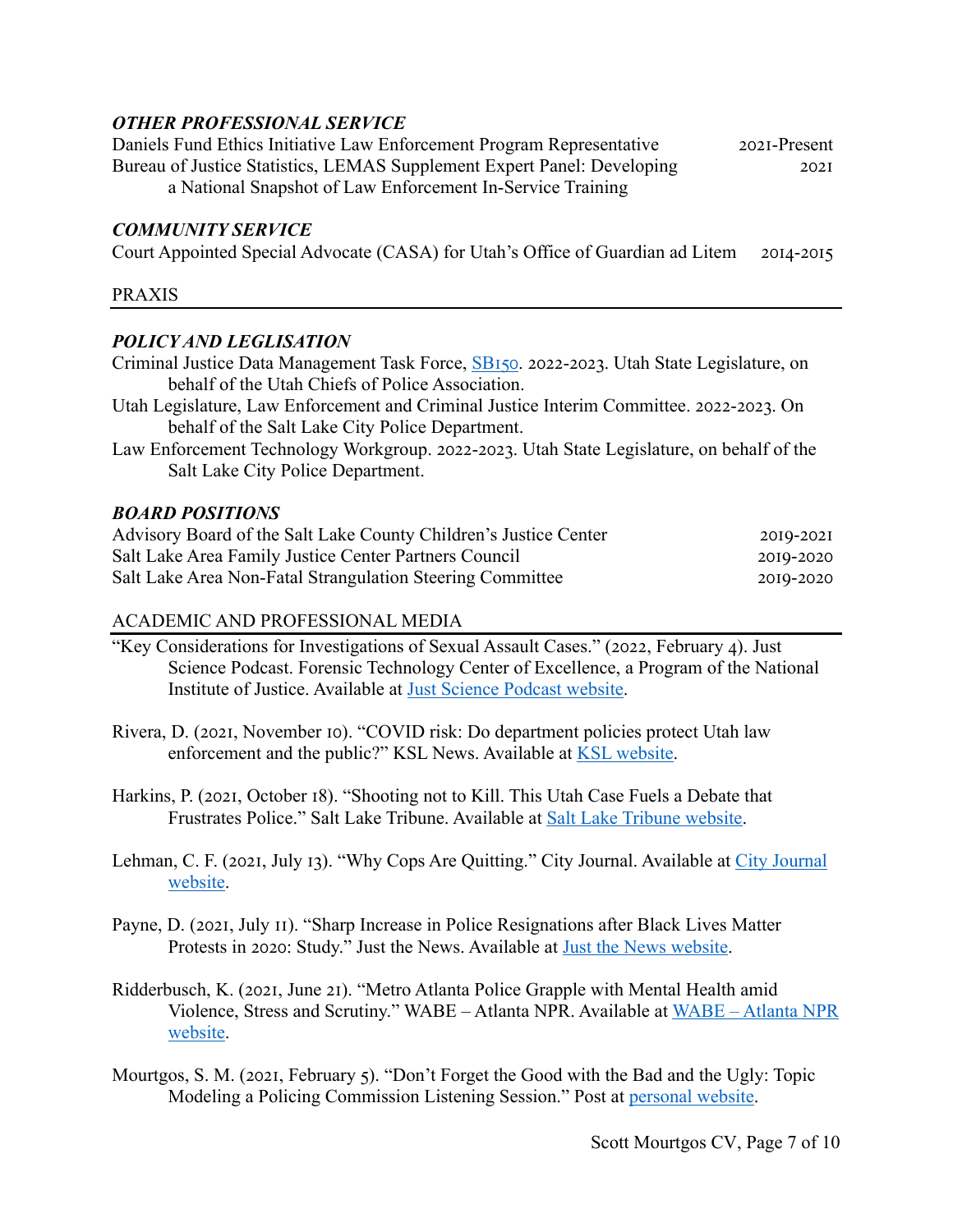- Mourtgos, S. M. (2021, January 19). "Fleeing Police: Evaluating and Forecasting Police Turnover." Post at Police Practice & Research: An International Journal website.
- Mourtgos, S. M. (2020, December 7). "Policing in a Pandemic: How Pracademics and Data can Help." Post at Police Practice & Research: An International Journal website.
- Mourtgos, S. M. (2020, December 2). "Explaining Federal Crime Control Policy with Punctuated Equilibrium Theory." Post at personal website.
- Mourtgos, S. M. (2020, August 20). "Police Twitter Rhetoric post-George Floyd: Difference by Party in the US Senate." Post at personal website.
- Pantazi, A. (2020, September II). "Jacksonville prosecutors will seek longer sentences for felony gun charges. Will it stop crime?" The Florida Times-Union. Available at Florida Times-Union website.
- Race, Policing & Protests: Recent Relevant Research. (July, 2020). Crime and Justice Research Alliance. CJRA Newsletter.
- Lee, J., & Donaldson, A. (2019, June 25). Voices of Reason [Podcast]. Available at KSL website.
- "A First Responder's Introduction to Sexual Assault." Utah Peace Officer Standards and Training in-service online course, Salt Lake City, UT. April, 2018.

#### PROFESSIONAL MEMBERSHIPS

Academy of Criminal Justice Sciences *Police Section Law and Public Policy Section* American Society of Evidence-Based Policing

Western Association of Criminal Justice Major Cities Chiefs Association (MCCA) International Association of Chiefs of Police (IACP) FBI National Academy Associates

#### PROFESSIONAL EXPERIENCE

**Police Deputy Chief/Captain/Lieutenant/Sergeant/Detective/Police Officer** 2005 – Present *Salt Lake City Police Department,* Salt Lake City, UT

#### **Deputy Chief**

Bureau Commander – Field Operations

#### **Captain**

Division Commander – Training Division/Academy Director COVID-19 Pandemic Incident Commander

#### **Lieutenant**

Assistant Division Commander – Investigations, Person Crimes Intelligence Commander – Major Cities Chiefs Association Assistant Division Commander – Support Division

#### **Sergeant**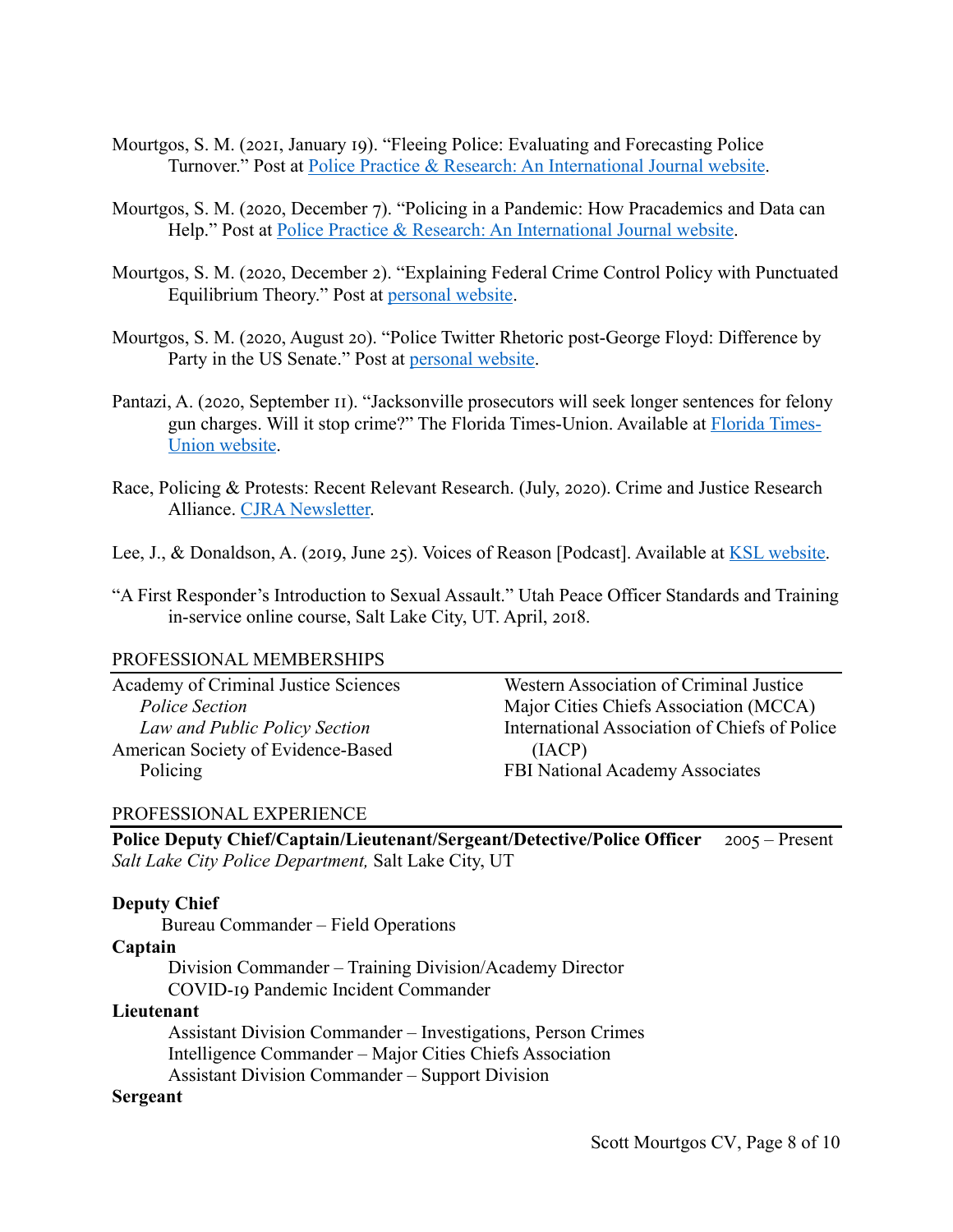Professional Standards Strategic Deployment Field Training Supervisor Patrol Sergeant

#### **Detective/Officer**

Community Intelligence Unit Detective Special Victims Unit Detective Fusion Detective/Bike Unit Narcotic Detective Patrol Officer

## **Police Academy Instructor**

*Salt Lake City Police Academy,* Salt Lake City, UT 2010 - Present *Weber State University Police Academy, Ogden, UT* 2014 - Present

#### **Child Forensic Interviewing Instructor**  $2013 -$  Present

*National Institute of Child Health and Human Development (NICHD) Interviewing Protocol,* State of Utah Attorney General's Office & Salt Lake County Children's Justice Center

#### **High School Law Enforcement Teacher**  $\frac{2011 - 2012}{201}$

*Salt Lake City School District,* Salt Lake City, UT

#### SELECTED PROFESSIONAL TRAINING & CERTIFICATIONS

| Child Forensic Interviewing – National Institute of |
|-----------------------------------------------------|
| Child Health & Human Development                    |
| Incident Command System (ICS) Advanced              |
| Certification: ICS 100, 200, 300, 400; NIMS 700     |
| - Federal Emergency Management Agency               |
| (FEMA)                                              |
| Mid-Management Certificate - Utah POST              |
| Crisis Intervention Team (CIT) - State of Utah      |
| Division Substance Abuse and Mental Health          |
| Child Abduction Response Team - United States       |
| Department of Justice                               |
| Secret Security Clearance - FBI                     |
| Integrating Communications, Assessment, and         |
| Tactics (ICAT) – Police Executive Research          |
| Forum (PERF)                                        |
|                                                     |
|                                                     |
|                                                     |

#### NOTABLE PROFESSIONAL PROJECTS

Implemented Salt Lake City's Coordinated Community Response to Non-Fatal 2019 Strangulation Pilot Program at the Salt Lake City Police Department.

Developed and implemented an Early Identification and Intervention Program for the 2019 Salt Lake City Police Department.

Accomplished a comprehensive revision of the Salt Lake City Police Department's policy 2018